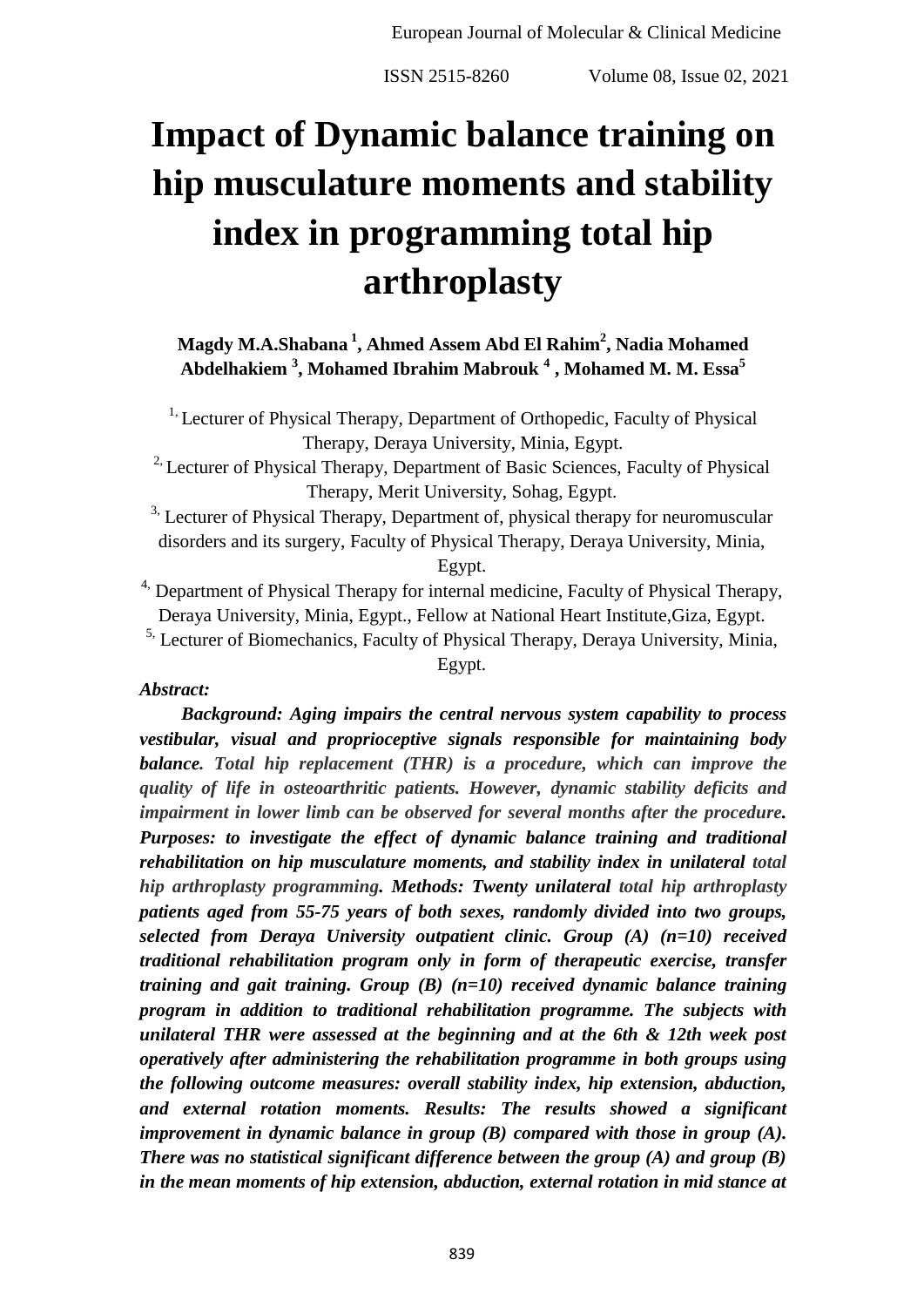*the initial, 6 weeks, and 12 weeks intervals except the external rotation at 6 weeks (p<0.05) Conclusion: Dynamic balance training is an effective method of programming unilateral total hip arthroplasty patients.*

# *Keywords: Total hip arthroplasty, Dynamic balance, traditional rehabilitation programme.*

#### **Introduction**

 One of the main factors that currently limit the life of the geriatrics is imbalance. It originates between the ages of 65 and 75 years. (Shubert T E. 2011). Total hip replacement is one of the most successful and cost effective interventions in medicine. It offers a reliable relief of pain and considerable function improvement in patients suffering from hip osteoarthritis<sup>1</sup>. When conservative treatments fail to control the symptoms, joint replacement is performed. This procedure has high prevalence and associated costs, with the hips and knees being the joints operated upon most frequently. More than 1 million surgeries are performed every year in the United States (US) alone, with a total expenditure close to 13.7 billion and 28.5 billion US dollars for the hips and knees. The demand is expected to increase by approximately 700% by the year 2030<sup>2</sup>.

 A substantial number may present with functional and balance limitations, even 1 year after joint replacement. These involve deficits in the proprioceptive system, with altered movement patterns and difficulties in walking and maintaining postural control, which consequently affect the performance of activities of daily living and quality of life  $3$ .

 Rehabilitation is essential and an integral part of the recovery process. The protocols are constructed to restore mobility and independence through musclestrengthening and functional performance exercises. Balance and proprioception can be a key factor to achieve complete rehabilitation, especially if the positive association between balance abilities and functional capacities is considered  $4$ .

 The programs focused on restoring balance and proprioception have also been referred to as sensorimotor and neuromuscular trainings<sup>5</sup>. These improve the ability to generate a fast and optimal muscle-firing pattern. It is known that muscle imbalance can lead to movement impairments and yield a change in neuromuscular activation and motor control. By normalizing the peripheral proprioceptive structures and restoring the function of the nervous system, the dynamic joint stability is increased, and the ability to perform functional tasks can be relearned; this consequently improves muscle strength and postural control  $6$ .

#### **Materials and Methods**

#### **Subject:**

 Twenty subjects participated in this study, with age range 65-75 years, they were referred by the orthopedic surgeon with primary unilateral THA, they had complied with the inclusion criteria, were divided into two groups, one group participated in traditional rehabilitation program (group A) and the other group participated in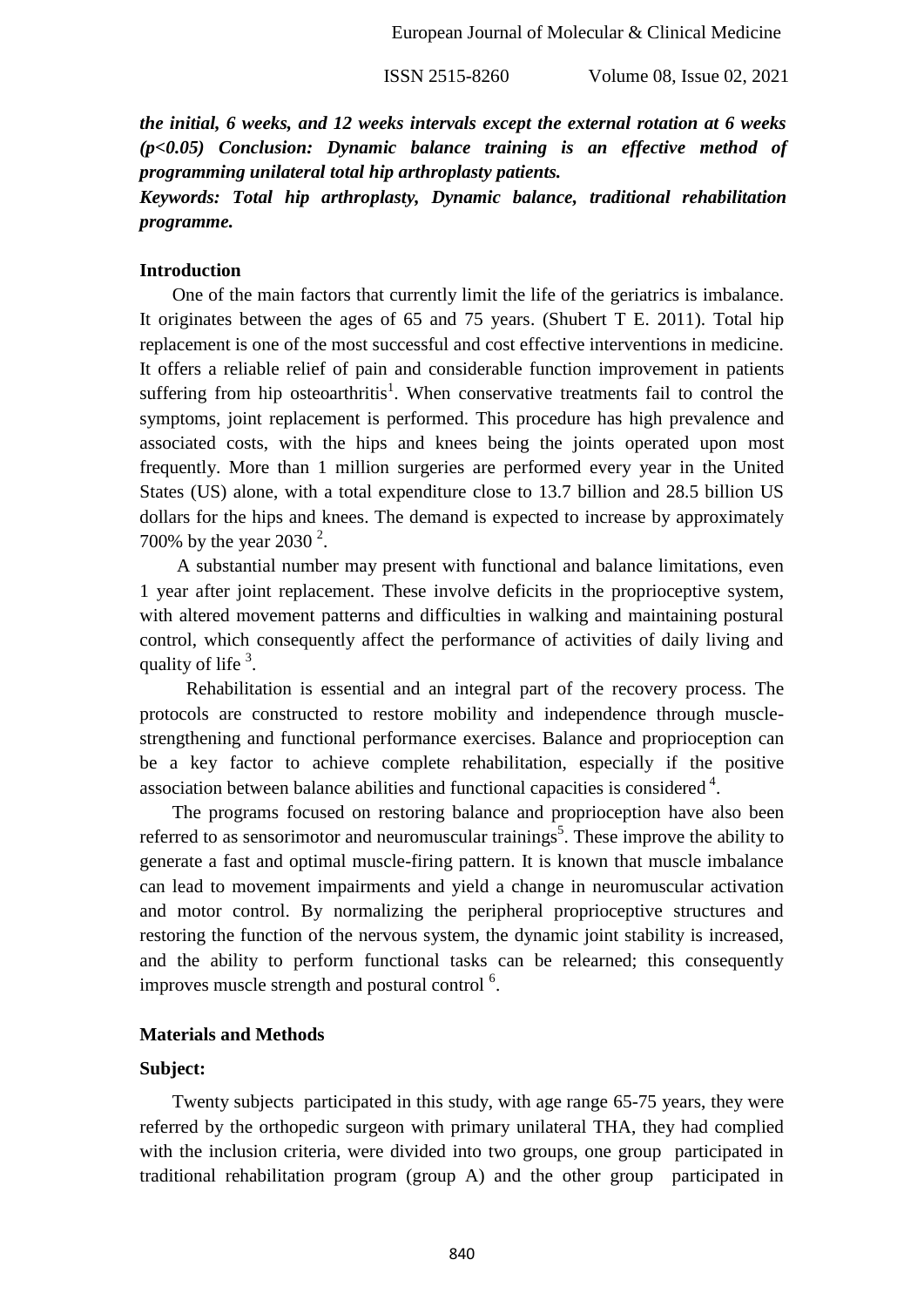dynamic balance training program in addition to traditional rehabilitation program (group B), The subjects with unilateral THA were assessed at the beginning and at the 6th & 12th week post operatively. **Group (A)**: This group consisted of ten patients had received traditional rehabilitation program for 12 weeks. **Group (B):** This group consisted of ten patients had received traditional rehabilitation program and dynamic balance training program for 12 weeks.

 A quick physical examination and oral questionnaire were conducted with each subject prior to his/her acceptance into this study. The questionnaire was including demographic data, family history, past medical history (history trauma, disease & surgery), as well as present complaints. All subjects were inspected for postural asymmetry, and deformities. The examination consisted of checking for any muscle weakness, possible joint instability, leg discrepancy  $\leq 1$  inch, balance impairment, sensory abnormalities, vascular trouble, or other conditions that may affect the lower extremities and the spine. Patients were oriented to the procedures of training and assessment, informed for the requirements and assuring their understanding.

# **1-Balance testing**

 Biodex balance instrument: Biodex balance systems incorporated. Shirley, New York: Biodex Stability System (BSS) was used to measure balance at the Balance Lab, Faculty of Physical Therapy, Deraya University. The system provided measurement of OSI, MLSI and APSI. The reliability of the BSS has been reported. The device was calibrated before each measurement according to the manufacturer's manual<sup>7</sup>. Patients were instructed to step onto the platform of the BSS with the knee of the supported leg flexed about 10 degree. In addition the subject was instructed to keep his hands at his sides throughout the test. The platform was unlocked and the subject was instructed to adjust the foot position to a comfortable stable position. Then the platform was locked and the foot position coordinate was recorded. A single limb test was conducted. The test consisted of 30 s test using all eight levels provided by the system. The patient was asked to stand on the tested limb with the same foot coordinate that was determined at the pre-test and to look straight at the X mark and to try to maintain balance.

#### **2- Gait assessment**

 The three-dimensional digital optical motion analysis system was used in the current study. This system can measure movement non-invasively with extreme accuracy in real-time. In this study, six cameras were set to record patients' movements<sup>8</sup>. It consisted of:

- 1- A "personal computer with Q Trac captures, Q Trac view, and Q gail soft wares installed.
- 2- Walkway (10m length), with one force plate form at its middle.
- 3- Camera system with 6 infrared cameras and ACB-530 serial interface adapter.
- 4- T shape wand and a reference structure for calibration of the system.
- 5- Passive marker system (15 diameters) to detect different body parts.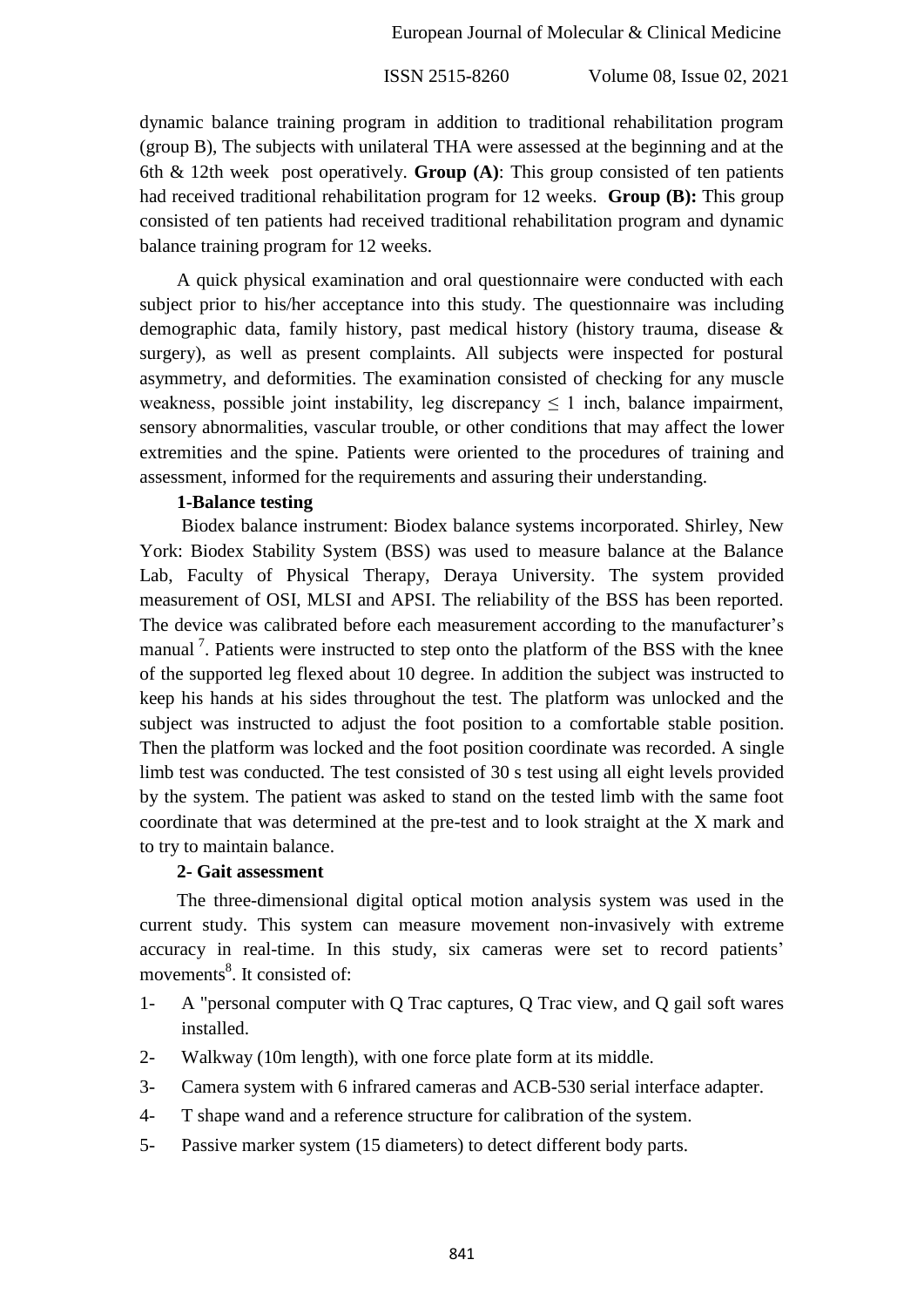#### **Treatment procedures:**

Traditional rehabilitation programme<sup>10</sup>: Subjects in the group (A) trained in form of: Postoperative day 1: Bedside therapeutic exercises were initiated (ankle pumps, quadriceps sets, gluteal sets) for 5 to 10 repetitions time 1 to 3 each from supine position, then Bed mobility and transfer training (bed to/from chair) as tolerated. Postoperative day 2: Continued functional transfer training as sit to stand and bed to walker, then gait training was initiated with using walker for tolerated distance. Postoperative day 3-5: Continued therapeutic exercises in the form of active/ active assisted ROM and strengthening exercises within the subject's tolerance to reach 90° of flexion of hip and abduction 45° and progressive resistive exercises. Ambulation was continued on level surfaces and stairs with the least restrictive device (ambulation from few steps to at least 20 feet), the activity of daily living (ADL) training. Postoperative day 5 to 4 weeks: Stretching exercises to increase flexibility of hip muscles to flexion 90 degrees and abduction to 45 degrees, then Strengthening exercises, active assisted to active resistive e.g., seated leg extension, side lying/ standing hip abduction, standing hip extension and hip abduction, knee bends, bridging for 10 repetition time 3 each. Progression of ambulation was continued for at least 20 feet (7 meters) distance or as tolerated, then continued with ADL. **Balance training program:** Subjects in the dynamic balance group (group B) trained on balance board three times per week for 12 weeks, and assessed and reassessed on balance stability system. The training program required the subject to perform the training while standing in the same body position and the same stability level used during the testing.

# **Results**

 A total of 20 patients had participated in this study, they were assigned randomly in two groups; group (A) which consisted of 10 subjects with a mean age of 58.4 ( $\pm$ 4.48) years, and a mean sex (female/male) of (40/60%). The group (B) consisted of 10 subjects with a mean age of 61.9 ( $\pm$  7.31) and a mean sex (female/male) of (30/70%). Using unpaired t-test showed that there were no significant differences between two studied groups for these demographic data (table.1).

| <b>Variable</b> | Group $(A)$     | Group(B)        | <b>T</b> test |         |  |
|-----------------|-----------------|-----------------|---------------|---------|--|
|                 | $(n=10)$        | $(n=10)$        |               | p value |  |
| Age (yrs.)      | $58.4 \pm 4.48$ | $61.9 \pm 7.31$ | $-0.808$      | 0.419   |  |
| <b>Sex</b>      | 40/60%          | 30/70%          |               | 0.639   |  |
| (female/male)   |                 |                 |               |         |  |

**Table 1. Demographic data in the two studied groups.**

 There was a statistical improvement in the mean Biodex overall stability index in group (B) at 6 weeks and 12 weeks interval compared to the initial  $(p< 0.01)$  (table.2). There was a statistical significant difference in the mean Biodex overall stability index in the group (B) at 6 weeks, and 12 weeks ( $p<0.01$ ). But there was no statistical significant difference in the group (A) across the intervals (table.3)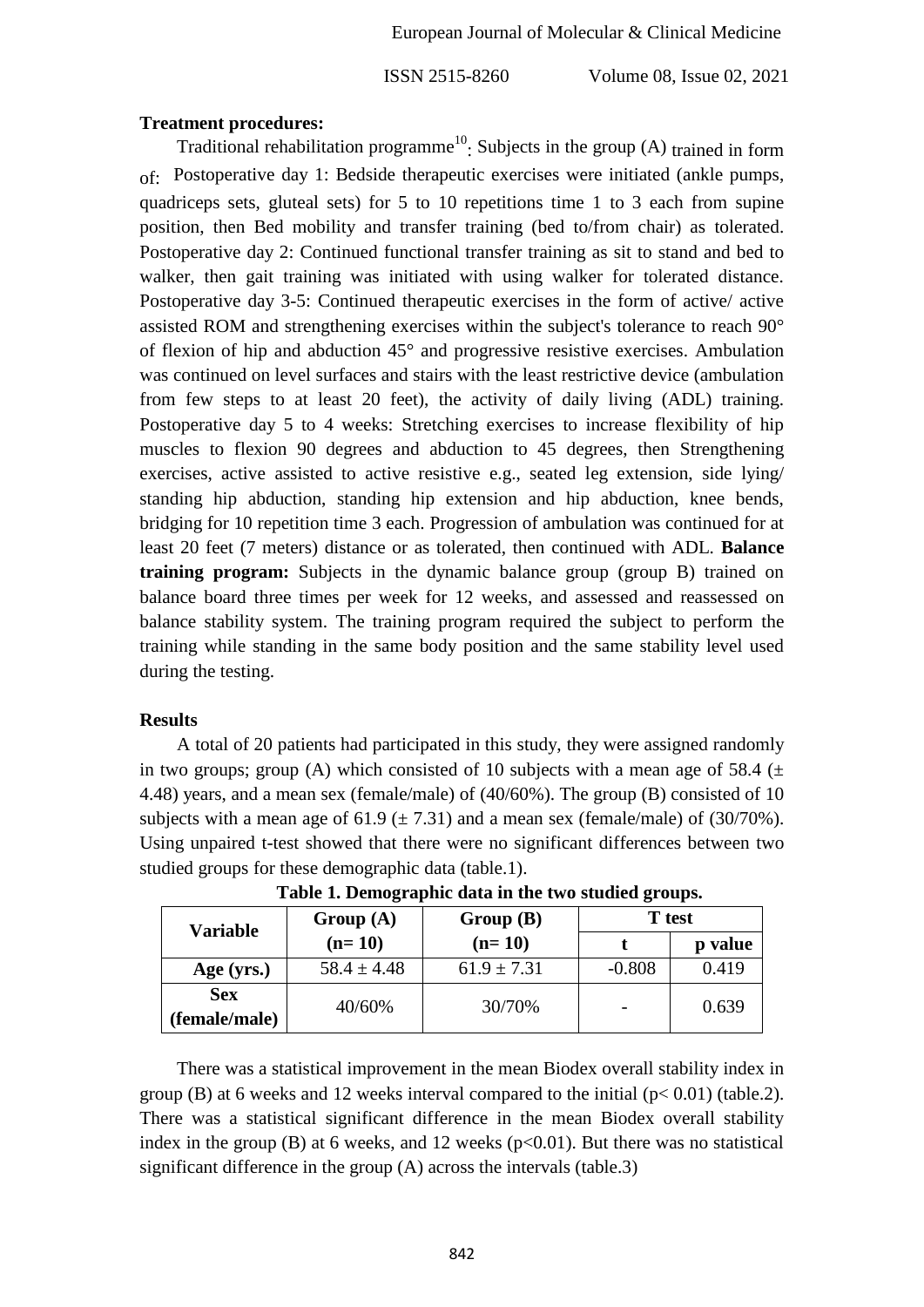| $(1 - 1)$ where $(2 - 1)$             |             |           |            |               |           |  |  |
|---------------------------------------|-------------|-----------|------------|---------------|-----------|--|--|
| <b>Variable</b>                       | <b>Mean</b> | Std.      |            | <b>T</b> test |           |  |  |
|                                       | diff.       | deviation | Std. error | t             | P value   |  |  |
| Overall stability index in group (B). |             |           |            |               |           |  |  |
| Initial vs. 6 weeks                   | 1.350       | 0.77064   | 0.24370    | 5.540         | $0.001**$ |  |  |
| Initial vs. 12<br>weeks               | 3.080       | 1.15258   | 0.36448    | 8.450         | $0.001**$ |  |  |
| Overall stability index in group (A)  |             |           |            |               |           |  |  |
| Initial vs 6 weeks                    | $-1.001$    | 1.91294   | .60493     | $-1.655$      | 0.132     |  |  |
| Initial vs 12 weeks                   | $-.320$     | 1.33483   | .42211     | $-0.758$      | 0.468     |  |  |

**Table 2. Mean Biodex overall stability index at different time intervals of group (A), and (B).**

**Table 3. Biodex overall stability index in group (A), and (B).**

| Overall stability index in group (B). |                                          |               |           |  |  |  |
|---------------------------------------|------------------------------------------|---------------|-----------|--|--|--|
| <b>Initial</b>                        | 6 weeks                                  | <b>T</b> test |           |  |  |  |
|                                       |                                          | t             | p value   |  |  |  |
| $8.26 \pm 1.83$                       | $6.91 \pm 1.85$                          | 5.540         | $0.001**$ |  |  |  |
| <b>Initial</b>                        | 12 weeks                                 | <b>T</b> test |           |  |  |  |
|                                       |                                          |               | p value   |  |  |  |
| $8.26 \pm 1.83$                       | $5.18 \pm 1.79$                          | 8.450         | $0.001**$ |  |  |  |
|                                       | Overall stability index in group $(A)$ . |               |           |  |  |  |
| <b>Initial</b>                        | 6 weeks                                  | <b>T</b> test |           |  |  |  |
|                                       |                                          | t             | p value   |  |  |  |
| $8.37 \pm 2.41$                       | $9.37 \pm 1.52$                          | $-1.655$      | 0.132     |  |  |  |
| <b>Initial</b>                        | 12 weeks                                 | <b>T</b> test |           |  |  |  |
|                                       |                                          |               | p value   |  |  |  |
| $8.37 \pm 2.41$                       | $8.69 \pm 1.86$                          | $-0.758$      | 0.468     |  |  |  |

\*\* Significant at 0.01 level.

 There was no statistical significant difference between the group (A) and group (B) in the mean moments of hip extension, abduction, external rotation in mid stance at the initial, 6 weeks, and 12 weeks intervals except the external rotation at 6 weeks  $(p<0.05)$  (table.4). There was no statistical significant difference in hip abduction moment in mid-stance at Initial vs. 6 weeks and Initial vs. 12 weeks in the Group (B). There was no statistical significant difference in moment of hip external rotation in mid-stance at Initial vs. 6 weeks and Initial vs. 12 weeks in the Group (B). There was no statistical significant difference in moment of hip extension in mid-stance at Initial vs. 6 weeks and Initial vs. 12 weeks in the Group (A).There was no statistical significant difference in mean moment of hip abduction in mid-stance at Initial vs. 6 weeks and Initial vs. 12 weeks in the Group (A). There was no statistical significant difference in mean moment of hip external rotation in mid-stance at Initial vs. 6 weeks and Initial vs. 12 weeks in the Group (A) (table.5).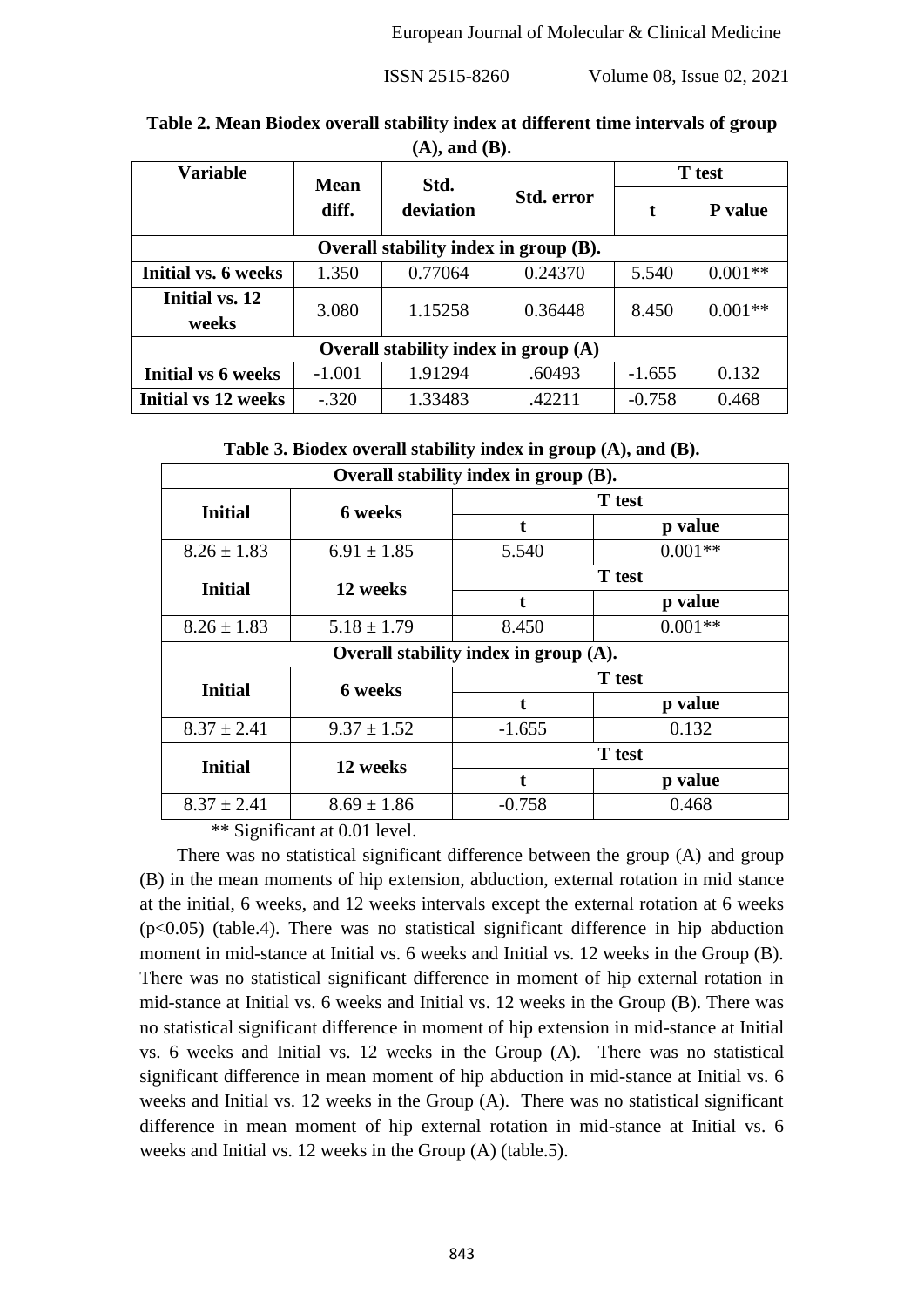| $\eta$ control $\mathbf{A}$ $\eta$ control $\eta$ and $\eta$ |         |                    |                    |          |               |  |
|--------------------------------------------------------------|---------|--------------------|--------------------|----------|---------------|--|
| <b>Variable</b>                                              |         | Group(A)           | Group(B)           |          | <b>T</b> test |  |
|                                                              |         | $(n=10)$           | $(n=10)$           | t        | p value       |  |
|                                                              | initial | $1.11 \pm 2.82$    | $0.41 \pm 0.75$    | $-0.076$ | 0.940         |  |
| Hip<br>extension                                             | 6       | $0.945 \pm 2.99$   | $1.003 \pm 2.513$  | $-0.529$ | 0.597         |  |
|                                                              | weeks   |                    |                    |          |               |  |
|                                                              | 12      | $-0.453 \pm 1.628$ | $0.022 \pm 0.171$  | $-0.455$ | 0.649         |  |
|                                                              | weeks   |                    |                    |          |               |  |
|                                                              | initial | $0.31 \pm 1.18$    | $0.83 \pm 1.16$    | $-1.664$ | $-.096$       |  |
| Hip                                                          | 6       | $0.363 \pm 1.069$  | $0.362 \pm 0.759$  | $-0.567$ | 0.570         |  |
| abduction                                                    | weeks   |                    |                    |          |               |  |
|                                                              | 12      | $0.326 \pm 0.819$  | $0.123 \pm 0.246$  | $-0.651$ | 0.515         |  |
|                                                              | weeks   |                    |                    |          |               |  |
|                                                              | initial | $-0.606 \pm 2.195$ | $-0.196 \pm 0.385$ | $-1.936$ | 0.053         |  |
| Hip                                                          | 6       | $-0.835 \pm 2.722$ | $-0.042 \pm 0.059$ | $-1.973$ | $0.049*$      |  |
| external                                                     | weeks   |                    |                    |          |               |  |
| rotation                                                     | 12      | $-0.272 \pm 0.805$ | $-0.091 \pm 0.211$ | $-0.305$ | 0.761         |  |
|                                                              | weeks   |                    |                    |          |               |  |

**Table 4. Mean moments of hip in mid stance in the two studied groups at initial, 6 weeks, 12 weeks intervals.**

\*\* Significant > 0.05 level.

# **Table 5. Mean moment of hip extension, abduction, and external rotation in midstance at different time intervals in group (A), (B).**

| <b>Variable</b>                                                                 | Mean diff. | Std.      | Std. error | <b>T</b> test |        |  |  |
|---------------------------------------------------------------------------------|------------|-----------|------------|---------------|--------|--|--|
|                                                                                 |            | deviation |            | $\mathbf t$   | P vale |  |  |
| Mean moment of hip extension at different time intervals in group (B).          |            |           |            |               |        |  |  |
| Initial vs. 6 weeks                                                             | $-0.596$   | 2.68493   | 0.84905    | $-0.702$      | 0.500  |  |  |
| Initial vs. 12 weeks                                                            | 0.385      | 0.68421   | 0.21637    | 1.779         | 0.109  |  |  |
| Mean moment of hip abduction at different time intervals in group (B).          |            |           |            |               |        |  |  |
| Initial vs 6 weeks                                                              | 0.464      | 1.02931   | 0.3255     | 1.426         | 0.188  |  |  |
| <b>Initial vs 12 weeks</b>                                                      | 0.703      | 1.24897   | 0.39496    | 1.78          | 0.109  |  |  |
| Mean moment of hips external rotation at different time intervals in group (B). |            |           |            |               |        |  |  |
| Initial vs. 6 weeks                                                             | $-154$     | 0.40511   | 0.12811    | $-1.202$      | 0.260  |  |  |
| Initial vs. 12 weeks                                                            | $-0.287$   | 0.43858   | 0.13869    | $-2.069$      | 0.068  |  |  |
| Mean moment of hip extension at different time intervals in group (A).          |            |           |            |               |        |  |  |
| Initial vs 6 weeks                                                              | 0.163      | 0.45382   | 0.14351    | 1.136         | 0.285  |  |  |
| <b>Initial vs 12 weeks</b>                                                      | 1.561      | 3.08461   | 0.97544    | 1.6           | 0.144  |  |  |
| Mean moment of hip abduction at different time intervals in group (A).          |            |           |            |               |        |  |  |
| Initial vs 6 weeks                                                              | $-0.054$   | 0.185     | 0.0585     | $-0.923$      | 0.380  |  |  |
| <b>Initial vs 12 weeks</b>                                                      | $-0.017$   | 1.48846   | 0.47069    | $-0.036$      | 0.972  |  |  |
| Mean moment of hip external rotation at different time intervals in group (A).  |            |           |            |               |        |  |  |
| Initial vs 6 weeks                                                              | 0.229      | 0.55129   | 0.17433    | 1.314         | 0.221  |  |  |
| Initial vs 12 weeks                                                             | $-0.878$   | 2.26686   | 0.71684    | $-1.225$      | 0.252  |  |  |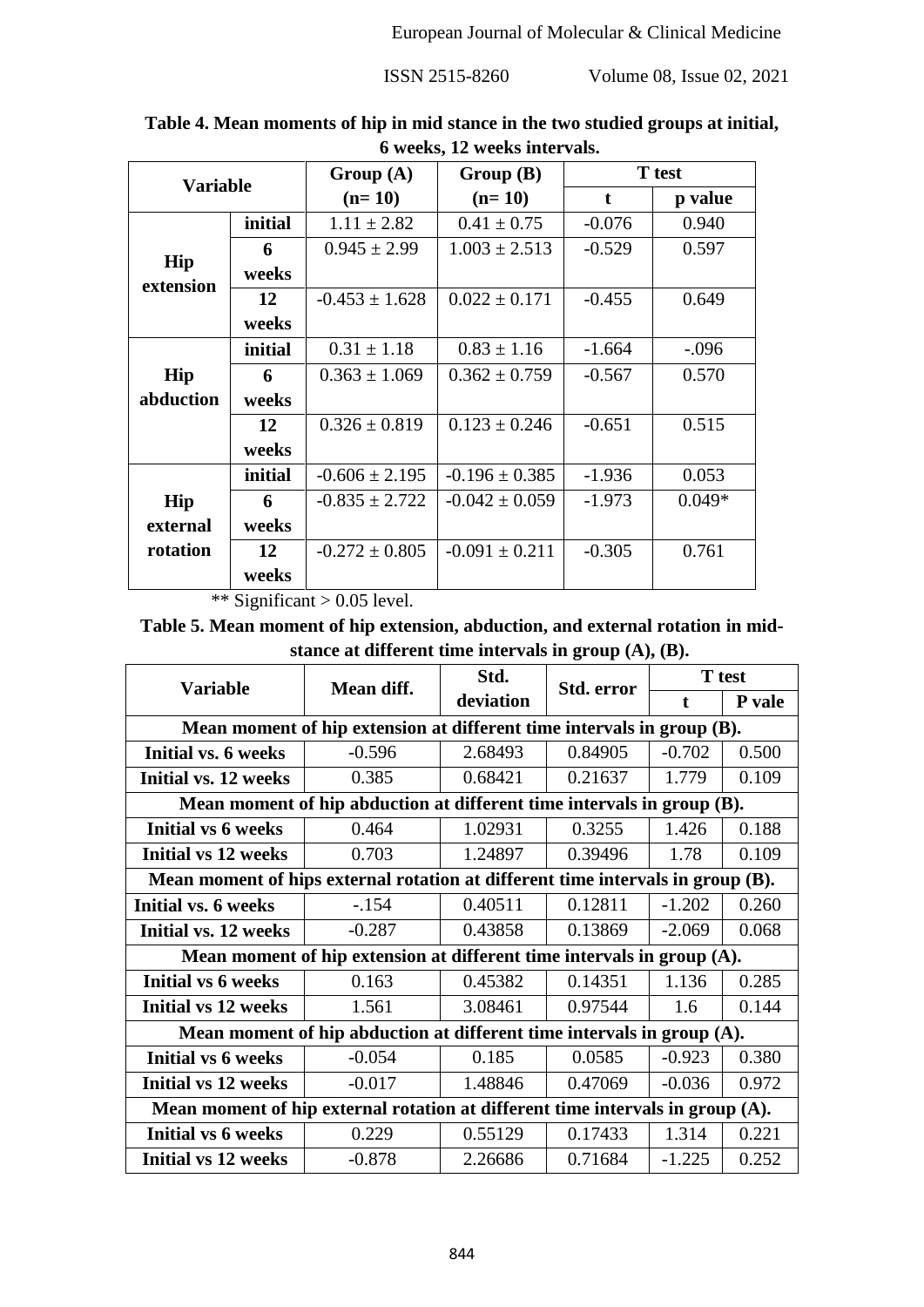#### **Discussion**

Balance and proprioceptive deficits are frequently persistent after total joint replacement, improper functionality and produce movement patterns alterations and walking difficulties and maintaining postural control among THR patients. Clinically, balance trainings are a convenient complement to conventional physiotherapy care to produce an impact on balance and functionality $^{12}$ .

 Balance disorders in the geriatric population are often a multifactorial condition. Weakness in the core stabilizing muscles, altered muscle activation patterns, loss of proprioception, and an inability to control normal postural sway can all result in decreased balance in the elderly (Enix D E et al., 2011).

Balance and stability are important factors with aging, health complicated adults to maintain a healthy independent lifestyle. As people age, the ability to maintain balance becomes more difficult. Loss of balance is a primary factor in falls, which often results in serious injuries among the aged. Long periods of inactivity caused by fall injuries result in a decline in physiological capacity $19$ .

Shephard et al., 2000 found dynamic and static balance improved in all subjects that completed rehabilitation program vs. subjects that did not follow the program. Programs were: (Group1) strength training, (Group2) proprioception training, and (Group3) dynamic balance training<sup>20</sup>.

 Three basic mechanisms are invloved to obtain a sense of balance. The three mechanisms (visual, vestibular, and proprioceptive) interact to maintain posture and impart a conscious sense of orientation. Reflexes generally serve to maintain stability in posture (e.g. by extending muscle groups in the direction of an anticipated fall), or in maintaining stability of the visual field. A defect in one of these systems, or incongruous inputs amongst the systems can be compensated by reliance on the other two systems. However, such a defect decreases the subject's overall ability to adjust to incongruous stimuli between the other two fields. Also, a defect can result in a serious subjective feeling of disequilibrium in the affected subject until compensation for the deficit occurs<sup>20</sup>.

 So conducting this study to find out the effect of balance training using wobble board three times per week for 12 weeks on the improvement of balance deficits, and moment of operated hip muscles in the three planes with total hip replacement subjects. With sharing of 20 male and female subjects who have been through THR, aged from 55 to 75 and were assigned randomly into two groups. Subjects in the group (A)  $(n=10)$  received traditional rehabilitation program in form of therapeutic exercise, bed mobility training, transfer training and gait training. While subjects in the group (B) (n=10) were treated by using traditional rehabilitation program as well as balance training program. Dynamic balance, and hip muscles moments in the three planes were assessed initially, then on 6 weeks and then on 12 weeks interval for both groups.

 From statistical analysis of the three intervals (initial, 6weeks and 12weeks) of dynamic balance in the group (B), there was improvement determined by the Biodex stability system report in the 6 weeks and 12 weeks interval rather than the initial scores and this difference was significant. Improvement in balance may be due to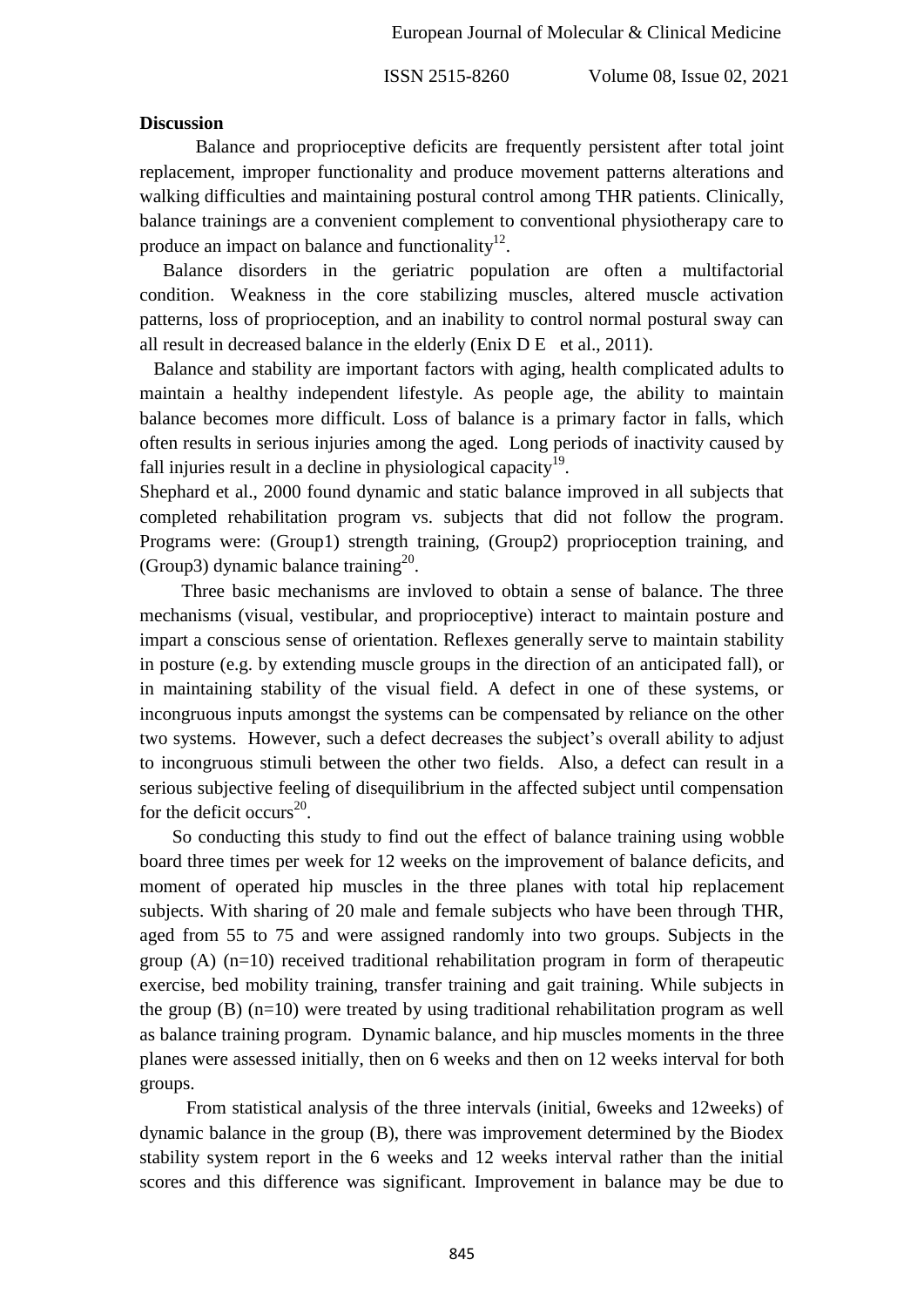traditional rehabilitation program and may be attributed to participation in strengthening exercises and functional mobility training, and balance exercises added to a typical rehabilitation program resulted in significantly greater improvements in balance and functional mobility compared to typical exercises alone<sup>15</sup>

To examine the effect of dynamic balance training program on the group (B) using balance stability system (Biodex) comparing the overall stability index of the initial assessment to the 6 weeks assessment score and then to 12 weeks assessment score, the result shown highly significant changes in the overall stability index, this result comes in agreement with **Woollacott M. H., 2002** Dynamic balance training is a beneficial training modality. When exercised in the balance training mechanical apparatus used in this study enables efficient balance and mobility training without requiring physical assistance from a physiotherapist or a caregiver, which opens new possibilities for continuing and more frequent physical exercise and mobility training $19$ .

All subjects in both groups have been operated with THA recently with the postoperative manifestations of functional impairments were investigated to examine the effect of traditional rehabilitation programme, and dynamic balance training program on hip musculature moments using motion analysis in the three planes ,the comparison between the moment of the hip muscles in the three directions has revealed that there was no significant difference of the moments from the initial assessment to the 6 weeks assessment and even further to the 12 weeks assessment , however there was no significant difference between the moments of group (B) to group (A) in the same interval of assessment in AP (extensor) moment neither in ML (abductor) while there was a significant difference in the transverse plane (external rotator) in the favor of the group (B).

 **Gotze C. et al., 2003** demonstrated that there is a reduction in hip abductor moment, Gait dysfunction is revealed in decreased hip extension and deficient hip abduction<sup>13</sup>. Also subjects after THA had shown balance deficits which agree with **Lugade et al., 2008**, who reported that impairment in the hip muscles and developed joint dysfunction result in increased risks of falling and causing balance problems $^{14}$ .

 The subject's muscle force in isometric nature for involved hip extension, hip abduction, and knee extension improved by 86%, 138%, and 33%, respectively; balance improved by 400%; balance confidence increased by 41%. Also the ability to perform lower-extremity functional activities increased by  $20\%$ <sup>16</sup>.

 Regarding changes of the moment of the hip joint musculature after replacement by using motion analysis by qualysis system, Q view, and Q gait software analysis, there was an improvement in the moment of hip extensors and abductors in both groups (A, B) which was insignificant while there was improvement in the moment of the external rotator in both groups however it was significant in group (B). It was reported that there were functional impairments after hip arthroplasty. The results demonstrated that, there is a reduction in hip abductor moment. There was a significant decrease in the hip extension at the end of the stance phase. Compensation of gait instability observed in an extended stance phase. The gait analysis confirmed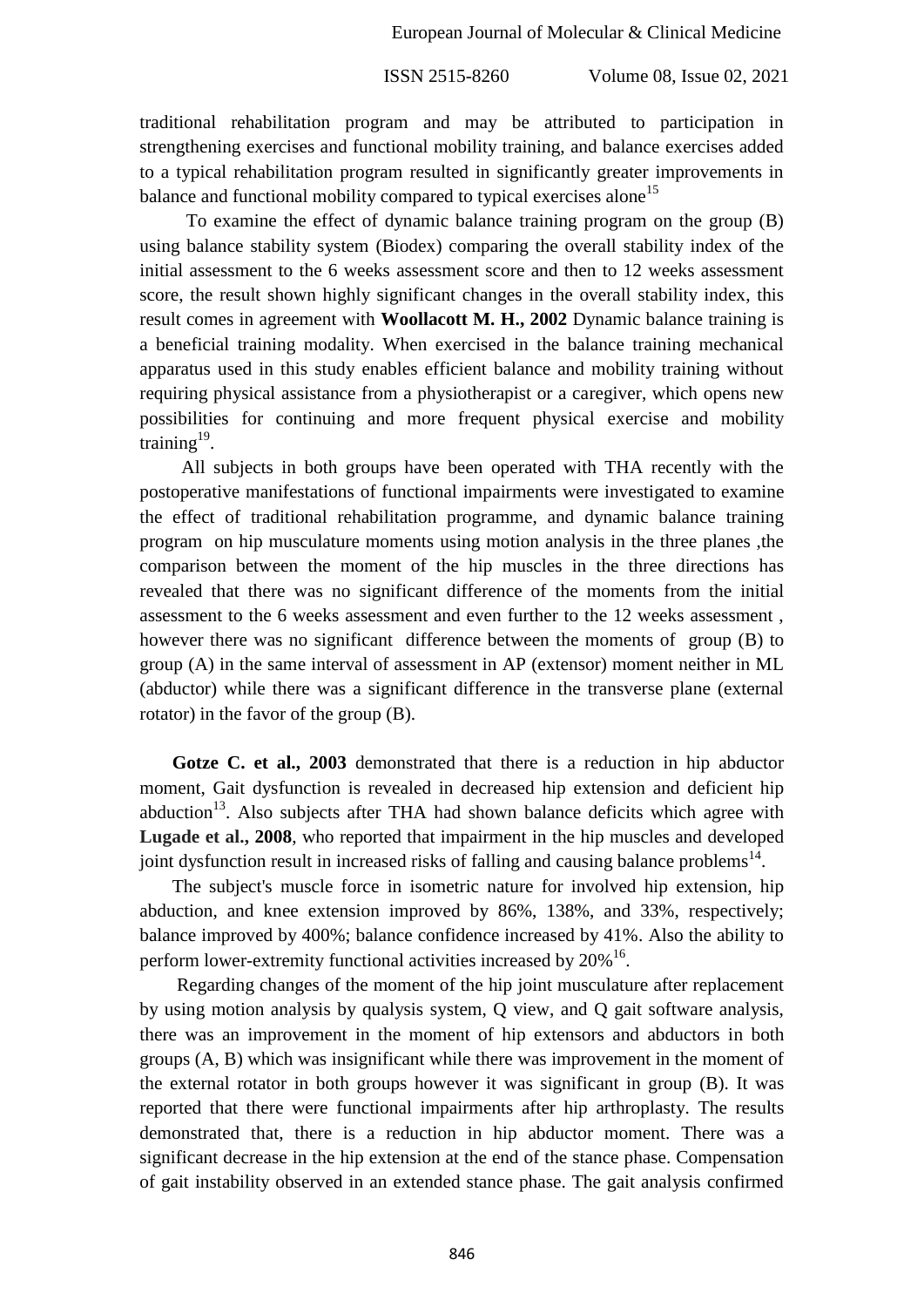objective impairments of the operated hip and neighboring joint. Gait instability is revealed in decreased hip extension and deficient hip abduction<sup>21</sup>. A recent systematic review of progressive resistive training in elderly people has shown a strong positive effect on leg extensor muscle force with moderate- to high-intensity training<sup>18</sup>.

 The findings have been supported by a previous study by **Crory et al., 2001** who found that, after hip arthroplasty, many subjects continue to exhibit abnormal gait patterns. The purpose of their study was to compare the vertical ground reaction forces of a group of 27 individuals with total hip replacement with a group of 35 normal control subjects by using two force plates in instrumented treadmill. Their results demonstrated that the stance time was significantly less, while time to first peak force was significantly greater on the affected leg of the hip arthroplasty subjects when compared to their unaffected leg, or to the group (A). The hip arthroplasty group showed greater asymmetry of GRFs than the group (A) did. Bilateral asymmetric limb loading persists after unilateral hip replacement surgery $17$ .

#### **Conclusion**

 Bending on the presented data, it is possible to conclude that balance training program is effective with traditional rehabilitation program in improving dynamic balance with subjects who have been operated with unilateral primary THA recently. Also, no effect of balance training in increasing the moments of hip extension, abduction, external rotation in mid stance at the initial, 6 weeks, and 12 weeks intervals except the external rotation at 6 weeks postoperatively.

# **Acknowledgments.**

The authors would like to thank all participants who took part in the study.

# **References**

- 1. Jonsson B., Larsson S. Functional improvements and costs of hip and knee arthroplasty in destructive rheumatoid arthritis. Scand J Rheumatol 1991; 20:351-7.
- 2. Kurtz S.M., Lau E., Ong K., Zhao K., Kelly M., Bozic K. J. Future young patient demand for primary and revision joint replacement: National projections from 2010 to 2030. Clinic Orthop Relat Res. 2009;467: 2606-2612.
- 3. Mandeville D., Osternig L.R., Chou L. The effect of total knee replacement surgery on gait stability. Gait Posture. 2008;27: 103-109.
- 4. Schwartz I., Kandel L., Sajina A., Litinezki D., Herman A., Mattan Y. et al, Balance is an important predictive factor for quality of life and function after primary total knee replacement. J Bone Joint Surg Br. 2012; 94(6):782-786.
- 5. Page P. Sensorimotor training: A "global" approach for balance training. J Bodyw Mov Ther. 2006; 10:77-84.
- 6. Fitzgerald G.K., Childs J. D., Ridge T. M., Irrgang J. J. Agility and perturbation training for a physically active individual with knee osteoarthritis. Phys Ther. 2002; 82.
- 7. Schmitz R, Arnold B. Inter-tester and intra-tester reliability of the Biodex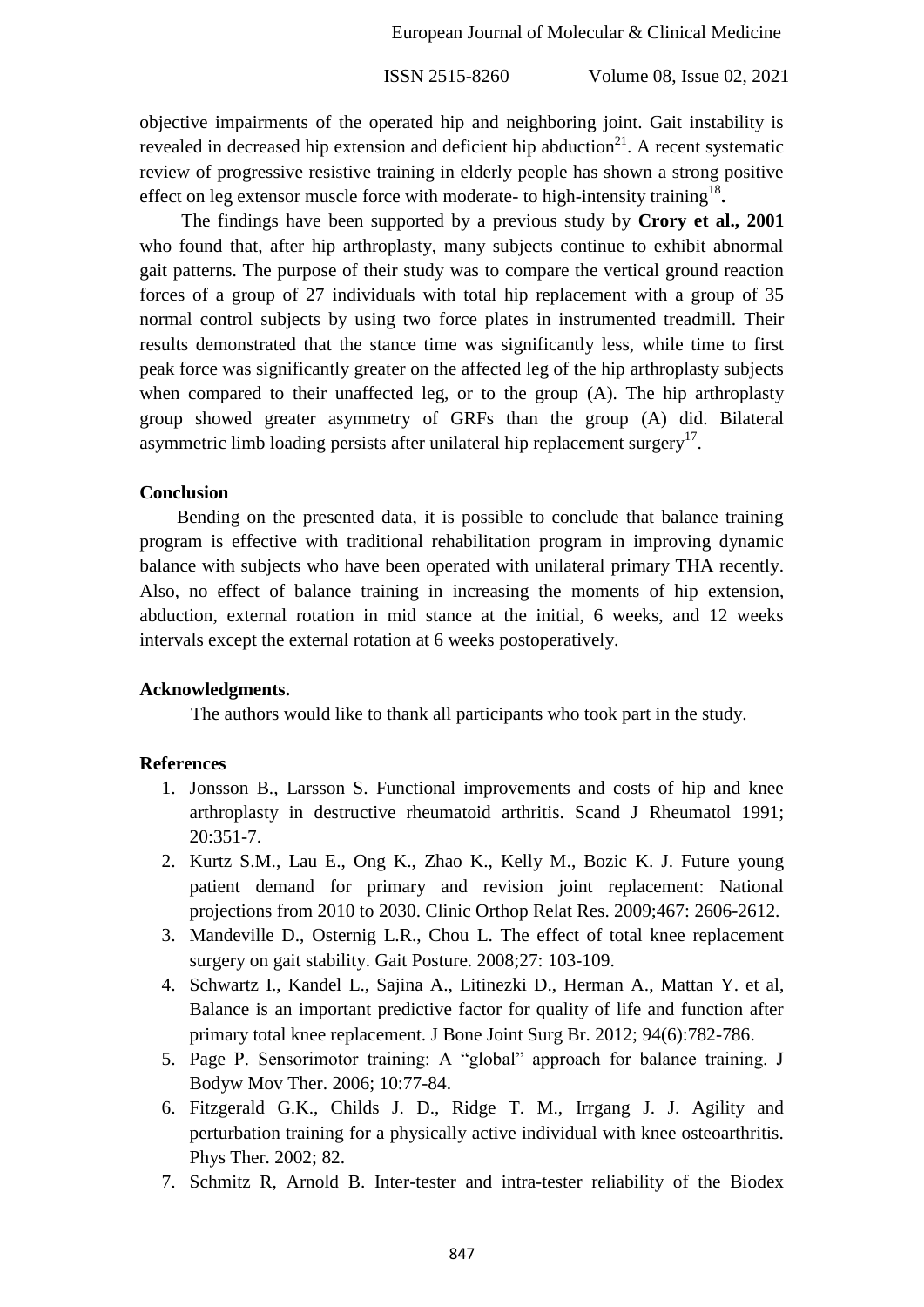Stability System. J Sport Rehabil 1998;7:95-101.

- 8. M.R. Backhouse, E.M.A. Hensor, D. White, A. Keenan, P.S. Helliwell, A.C. Redmond, Concurrent validation of activity monitors in patients with rheumatoid arthritis, Clin. Biomech. 28 (2013) 473- 479.
- 9. Berg K., Wood-Dauphineé S., Williams J. and Maki B. Measuring balance in the elderly: validation of an instrument. Can J Public Health,1992: 83: S7-S11.
- 10. Abraham T., Rasul Jr., MD. Jeffrey Wright, total joint replacement protocol, arch Physical Medicine and Rehabilitation last update Dec 13th , 2007.
- 11. Rasul AT.: Individualized hip precautions for patients at risk for dislocation after total hip replacement. Arch Phys Med Rehabil 1996; 77(9).
- 12. Domínguez-Navarro, F., Igual-Camacho C., Silvestre-Muñoz A., Roig-Casasús, S., & Blasco J. M. (2018). Effects of balance and proprioceptive training on total hip and knee replacement rehabilitation: A systematic review and meta-analysis. Gait & Posture, 62, 68-74.
- 13. Gotze C., Sippel C., Rosenbaum D., Hackenberg L., and Steinbeck J.: Objective measurmes of gait following revision hip arthroplasty, first mediumterm results 2.6years after surgery. Zorthop thre Grenzgeb 141 (2): 201-8, 2003.
- 14. Lugade V., Klausmeier V., Jewett B., Collis D., & Chou L. S. (2008). Shortterm recovery of balance control after total hip arthroplasty. Clinical orthopeadics and related research, 466(12), 3051
- 15. SurrogateJogi P., Overend T. J., Spaulding S. J., Zecevic A., & Kramer J. F. (2015). Effectiveness of balance exercises in the acute post-operative phase following total hip and knee arthroplasty: A randomized clinical trial. SAGE open medicine, 3, 2050312115570769.
- 16. Kathleen K., Mangione, and Kerstin M., Palombaro. PHYS THER Vol. 85, No. 7, July 2005, pp. 676-687
- 17. Mc Crory JL., White SC., and Lifeso RM.: Vertical ground reaction forces: objective measures of gait following hip arthroplasty. Gait posture 14(2): 104- 9, 2001.
- 18. Latham NK., Bennett DA., Stretton CM., Anderson CS. Systematic review of progressive resistance strength training in older adults. J Gerontol A Biol Sci Med Sci.2004; 59:48-61.
- 19. Woollacott M. H. Postural muscle responses following changing balance threats in young, stable older, and unstable older adults. Journal of Motor Behavior, (2002); 34, 37- 44.
- 20. Shephard Neil T. et al.,: "Functional operation of the balance system in daily lives." Otolaryngology Clinics of North America: June 2000, Vol. 33, No 3; 455- 469.
- 21. Gotze C., Sippel C., Rosenbaum D., Hackenberg L., and Steinbeck J.: Objective measurements of gait following revision hip arthroplasty, first medium-term results 2.6years after surgery. 141 (2): 201-8, 2003.
- 22. Enix D E, Flaherty J H., Sudkamp K, Schulz J: Balance Problems in the